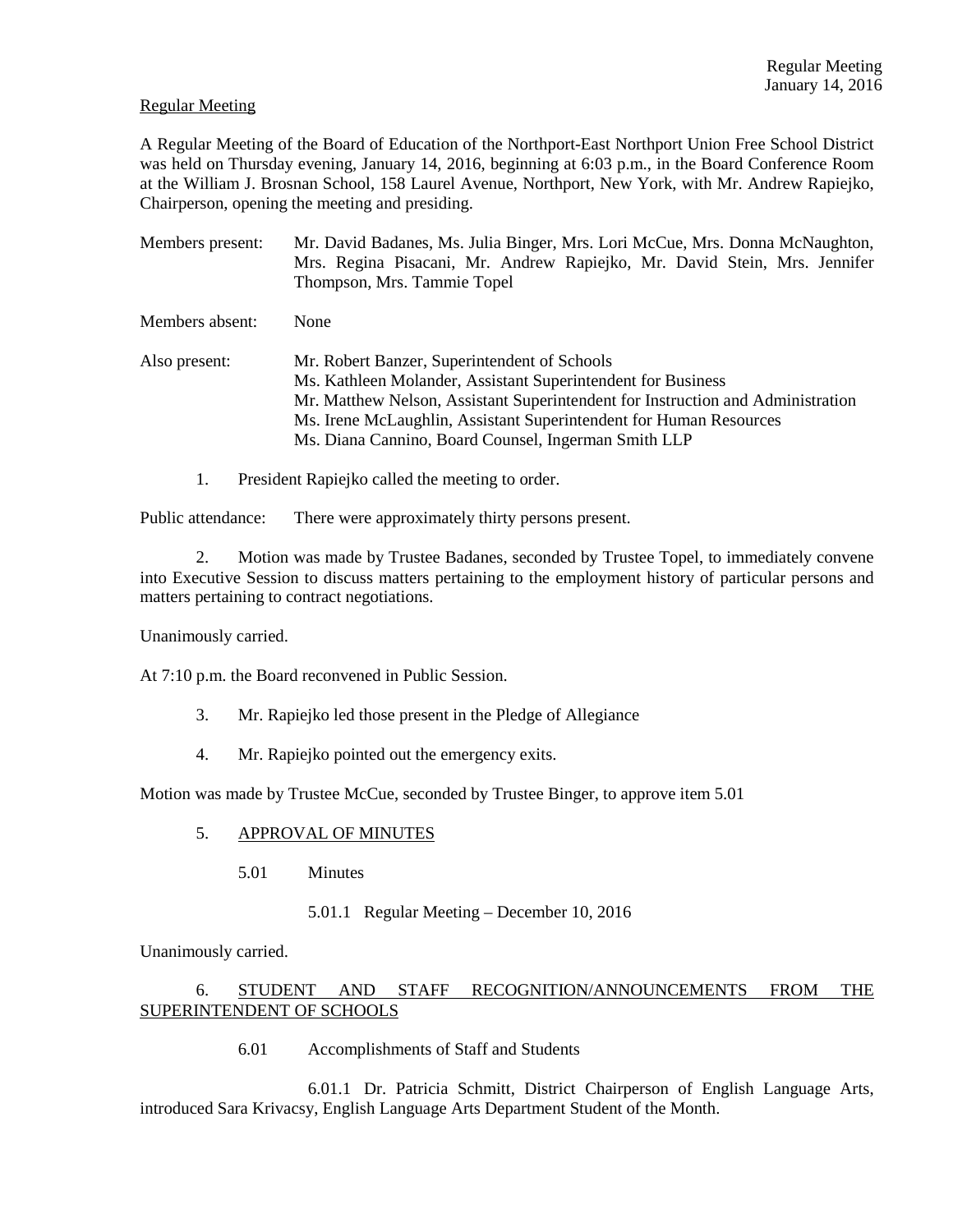Dr. Schmitt stated that Sara's performance in the field of English, academic aspirations, service to community, and scholarship reflect her commitment to the study of English Language arts as well as her empathy for others. Sara's academic history demonstrates the highest level of rigor. Sara is an IB candidate and her impressive grades over the past four years attest to her tenacity and penchant for scholarship. Last year Sara received a perfect score on the Common Core English Regents Assessment.

Sara balances her intense academic schedule with her extra-curricular activities and humanitarian services. As a member of the cheerleading team, Sara embodies the attributes of a model athlete and role model. She earned the UCA All American Award and an invitation to perform in London's New Year's Eve Parade. Sara volunteers at a local hospital and participates in Students for 60,000.

Dr. Schmitt stated that Sara's aspirations for her future include attending college in pursuit of a degree in the field of medicine.

President Rapiejko and Superintendent Banzer congratulated Sara on her fine accomplishments and presented her with a commendation from the Board.

 6.01.2 Ms. Robin Rann, District Chairperson of Mathematics, introduced Emily LaBruna, Mathematics Department Student of the Month

Ms. Rann stated that Emily is a dedicated, intelligent, and insightful mathematician and one of the most genuine, unassuming and kindest individuals you will ever meet. As an International Baccalaureate diploma candidate, Emily has challenged the high school's most rigorous curriculum, including the BC Calculus pathway and AP statistics. Throughout her high school experience, Emily has been a committed and vital member of varsity Mathletes and the Academic Team. Emily has extended her mathematical studies to include STEM-oriented pursuits. She conducted research for five continuous weeks this past summer under the direction of three talented neuroscientists at Johns Hopkins University. Emily is currently writing an IB extended essay about her research and will present a poster at the Long Island Science and Engineering Fair (LISEF), a high level regional science competition, in February.

Emily is a member of the varsity softball team and earned a second degree black belt in Jiu-Jitsu after five years of training. She participates in National Honor Society service, Relay for Life Committee and Schools for Schools.

President Rapiejko and Superintendent Banzer congratulated Emily on her fine accomplishments and presented her with a commendation from the Board.

 6.01.3 Ms. Robin Rann, District Chairperson of Mathematics, introduced Ian Buitenkant, Mathematics Department Student of the Month

Ms. Rann stated that Ian is a National Merit Commended Scholar who has never deviated from the path he has known is his destiny from a very young age. Ian's talent and intrinsic motivation to excel have been evident in the extremely rigorous course of study he has embarked upon. He has enrolled in ten Advanced Placement classes, as well as several Project-Lead-the-Way electives. Ian has a natural penchant for mathematics and sees his future in the arena of computer science. He joined the Academy of Information Technology (AOIT) as a freshman where he began learning about the Information Technology field and branched out to Computer Programming and AP Computer Science.

Ian is a mathematic, logician, and strategist outside of his classroom studies as well. He was honored as high scorer among all Mathletes in Suffolk County. He also shares his knowledge base as the president of the Chess Club, and was named the Suffolk County High School Chess champion in 2013.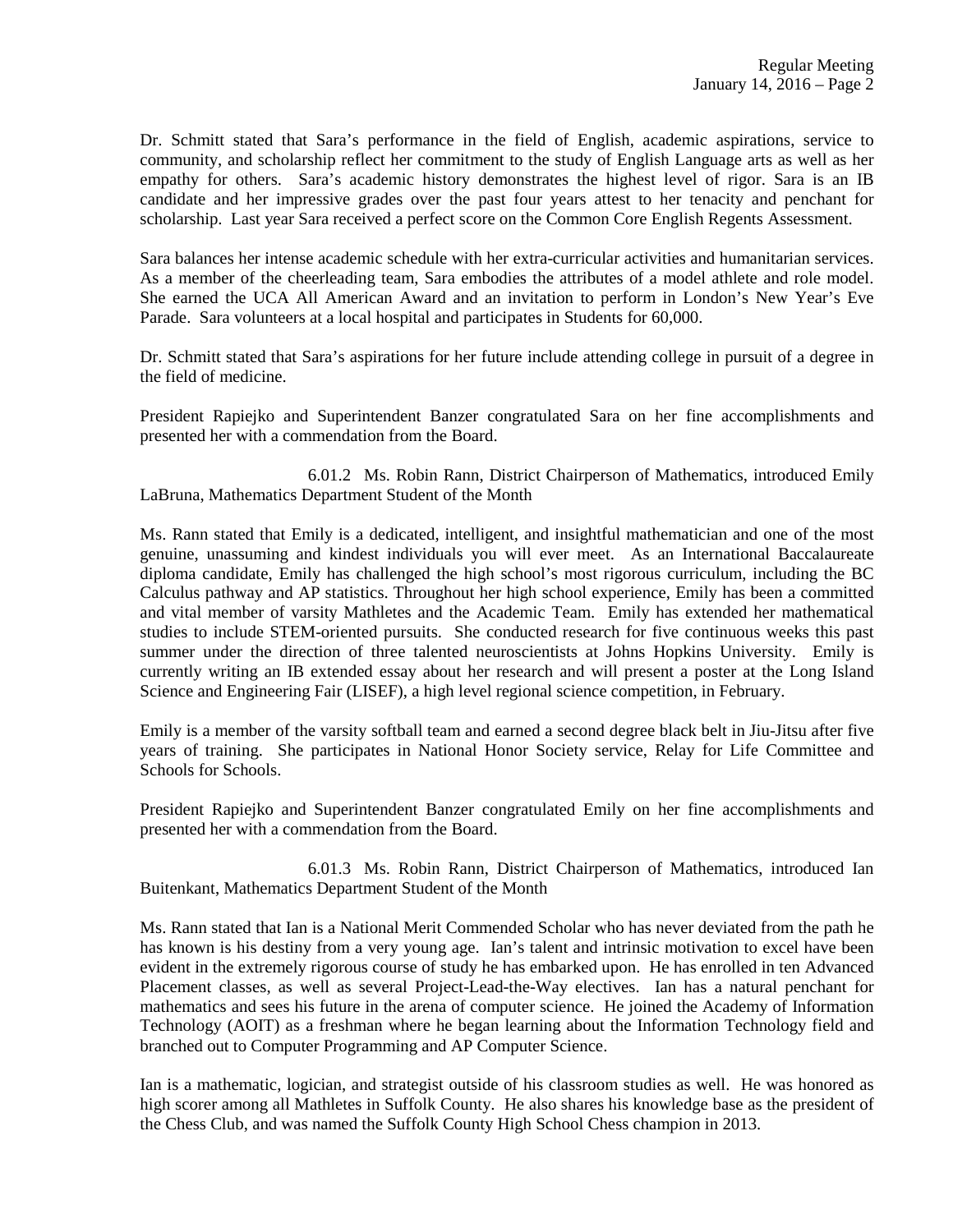President Rapiejko and Superintendent Banzer congratulated Ian on his fine accomplishments and presented him with a commendation from the Board.

6.02 President Rapiejko reviewed the upcoming meetings of January  $28<sup>th</sup>$ , February 11<sup>th</sup>, March 3<sup>rd</sup>, March 10<sup>th</sup>, March 17<sup>th</sup>, and March 31<sup>st</sup>.

President Rapiejko noted that the Board will discuss the 2016-2017 budget beginning February  $11<sup>th</sup>$ through March 31<sup>st</sup>.

President Rapiejko stated that the Northport Tiger Marching Band went to Florida to perform at the Outback Bowl.

Superintendent Banzer congratulated students Jeanette Wells and Kayla Dotero, who took first and third place at the Suffolk County High School Art Competition, and their teacher Ms. Margaret Minardi. Mr. Banzer noted that both middle schools had winter concerts which were outstanding. Mr. Banzer congratulated the boys and girls basketball teams. Mr. Banzer noted that administratively there have been a lot of visits to all of the schools.

### 7. COMMUNICATIONS

There were no communications to the Board requiring Board action.

### 8. PUBLIC COMMENT/PARTICIPATION

| <b>Name</b>      | Comment                                                                         |
|------------------|---------------------------------------------------------------------------------|
| Diane Smith      | Stated that she was concerned about the lack of health benefit coverage for the |
| District Greeter | school greeters and asked the Board to consider offering it to them.            |

Mr. Banzer stated that Ms. McLaughlin has brought this issue to his attention and it was discussed with the Board. Ms. McLaughlin will be reaching out to the greeters in about a week to meet with them.

#### 9. SPECIAL REPORTS

 9.01 Ms. Robin Rann, District Chairperson of Mathematics, presented the 2015-2016 Mathematics Instruction Initiatives.

Ms. Rann reviewed the 2014-2015 Mathematics Department Initiatives and Accomplishments which involved using data to inform instruction, providing a learning environment that promoted complex critical thinking and patient problem solving, designing and delivering instruction that lead to deep understanding and mastery, providing and engaging in professional development that supported the continued implementation of the Common Core Standards, and providing and engaging in professional development that supported the continued implementation of the Common Core Standards.

The following are the 2015-2016 Mathematics Department Instructional Initiatives: Encourage and facilitate low risk peer observation to promote collaboration and collegial conversations, and to provide professional development to teachers. Build teacher leadership within the department. Teacher leaders serve many important roles: resource providers, instructional specialists, learning facilitators, mentors, school leaders, data coaches, learners, professional developers, and catalysts for change. Through professional development, increase exposure to practices (workshop models, conceptual approaches, differentiation, formative assessment, test design) and content that will enhance the Math Program and promote student growth. Develop and present parent workshops to articulate new initiatives; create a curriculum pamphlet for secondary mathematics (6-12) for sharing pathways and expectations with parents.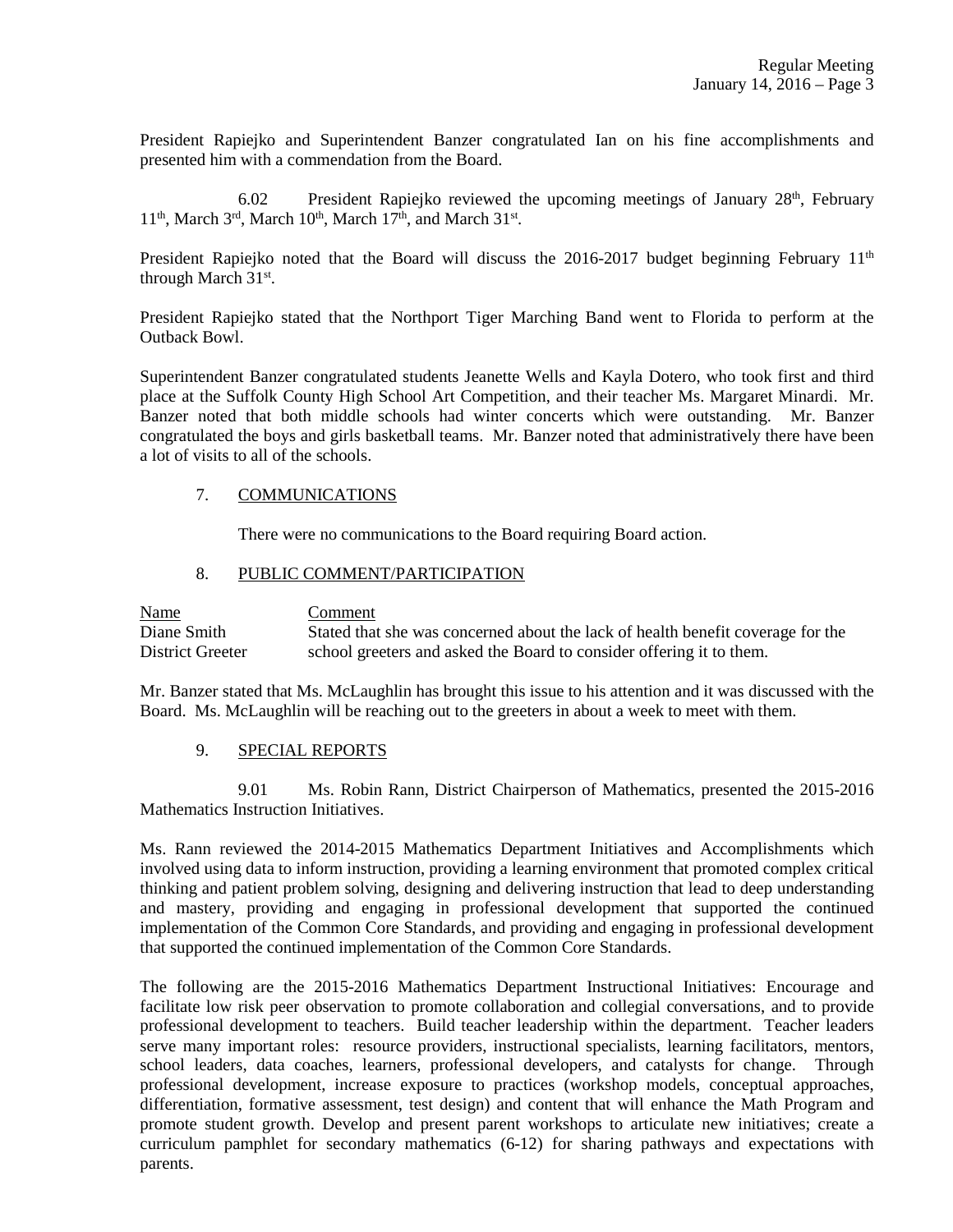Ms. Rann reviewed the following Assessment Data: 2015 NWEA National Norm Table, Spring 2012- 2015 NWEA Math RIT, Cohort 2023 Kindergarten Fall 2014 to Spring 2015 NWEA Math RIT Scores, Cohort 2022 Spring 2014 to Spring 2015 NWEA Math RIT Scores, Cohorts 2021, 2020, 2019, 2018, 2017, 2016, and 2015 Spring 2013 to Spring 2015 NWEA Math RIT Scores.

Ms. Rann discussed the implementation of the Common Core in Grades 3 through 8 and at the High School level.

Ms. Rann reviewed the Grade 3 through Grade 8 Math Assessments, the grade 7 Algebra BC Common Core Algebra RE Performance, Grade 8 Accelerated Students Common Core RE Performance, Math Regents Participation by Cohort, Math Regents % Passing of All Tested, Advanced Placement Performance, and the International Baccalaureate Performance.

There was a discussion regarding Go Math, Professional Development, Teacher Leaders, NWEA, ACT/SAT, accelerated classes, tutoring, Common Core, Parent Workshops and Algebra II statistics.

The Board thanked Ms. Rann for her very informative report.

Motion was made by Trustee Thompson, seconded by Trustee Pisacani, to approve all items under 10., including revised Page 4 and addendum 10.01.

### 10. SUPERINTENDENT'S REPORT, GENERAL – FOR BOARD ACTION

 10.01 Approving the Personnel Actions Report dated January 14, 2016, including addendum 10.01, attached and made part of the official minutes.

President Rapiejko announced the following retirements: Angela Angermaier, Elementary/NMS; Danielle DePonte, Languages Other Than English; Robert Feinstein, English/HS; Anne Griffith, Special Education/NMS; Robert Owen, Languages Other Than English; Stephen Paysen, Music/Norwood/NMS; Suzanne Travis, English/HS; Martha White, Psychology/Pulaski

- 10.02 Approving Schedule J Committee on Special Education
- 10.03 Approving the Corrective Action Plan to the June 30, 2015 External Audit

Trustee McCue stated that the Audit Committee met on December 17<sup>th</sup> and unanimously recommended that the Board approve the Corrective Action Plan.

10.04 Appointing the following members to the Districtwide School Safety Team:

David Stein (Board Trustee), Irene McLaughlin (Assistant Superintendent for Human Resources), Nolan Briggs (Districtwide Security Supervisor), Anthony Resca (Superintendent for Buildings and Grounds), Patricia McGrane (Transportation Supervisor), Paul Klimuszko (Director of Physical Education and Athletics), Lori Beekman (Elementary Principal), Shannon Dantuono (High School Assistant Principal), Stacey Weisberg (Elementary Teacher), Antoinette Blanck (Secondary Teacher), Lisa Olofson (School Nurse)

- 10.05 Adopting the 2016-2017 Schedule of Voting Details
- 10.06 Receiving for a second reading and adopting the following policies:

 10.06.1 Policy #4112 – "School Calendar and School Day" (replaces current policy #6111 – School Calendar)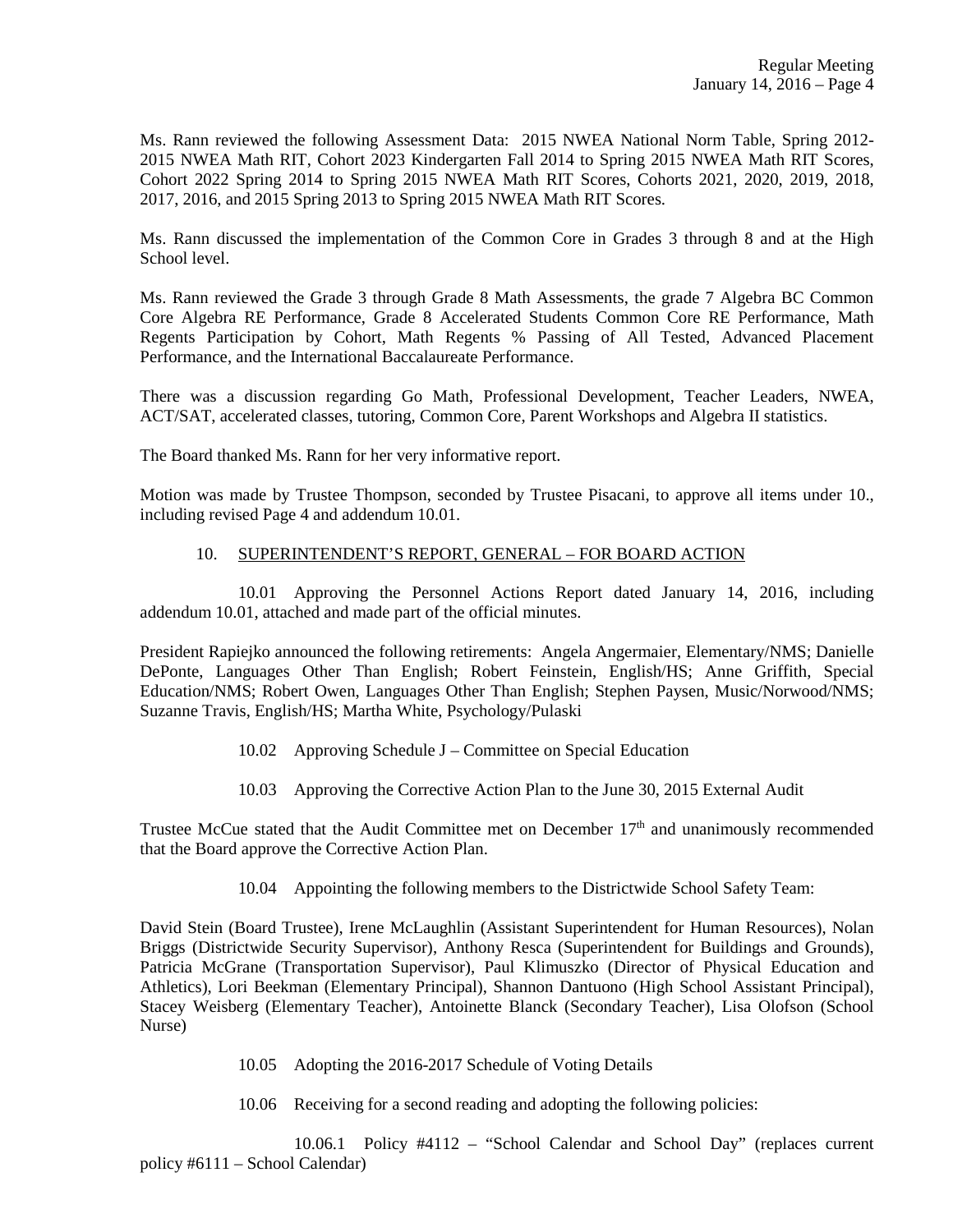10.06.2 Policy #4327 – "Homebound Instruction" (replaces current policy #6113.1 – Home Instruction) 10.06.3 Policy #4770 – "Graduation Requirements" (replaces current policies #5127 – Graduation at Northport High School, #5127.2 – Special Programs in Recognition of Students Completing  $5<sup>th</sup>$  and  $8<sup>th</sup>$  Grades, #5127.3 – Student Requirements and Standards) 10.06.4 Policy #8414 – "Idling of Vehicles"

Vote on Trustee Thompson's motion to approve all items under 10., including revised Page 4 and addendum 10.01.1 was unanimously carried.

Motion was made by Trustee Thompson, seconded by Trustee Topel, to approve all items under 11.

### 11. SUPERINTENDENT'S REPORT, FINANCIAL – FOR BOARD ACTION

11.01 Taking specified action on the following BIDS:

 SECURITY: 11.01.1 AWARD: Uniforms - Security

 11.02 Approving the attached list of equipment, owned by the School District that is no longer cost effective to repair, as surplus and approve disposal in accordance with Board Policy

11.03 Receiving the following donation to the District:

 11.03.1 \$50.00 from Carol Haufman to the Lt. Commander Christopher Tragna Memorial Scholarship

11.04 Approving the following resolution:

 "BE IT RESOLVED, that the Board of Education hereby gratefully accepts a donation of \$225 from the Northport Middle School Student Activity Account, for the purpose of covering the cost of the 6th Grade Field Trips to Vanderbilt Museum on March 1, 8 and 22, 2016, and increase the 2015-2016 budget code A2110.4161.23.2902 for this purpose.

 BE IT RESOLVED, that the Board of Education hereby approves an increase in the revenue code A2705 of the 2015-2016 budget by \$225 with the understanding that this increase in revenue is the result of donations from the Northport Middle School Activity Account."

11.05 Approving the following resolution:

 "BE IT RESOLVED, that the Board of Education hereby gratefully accepts a donation of \$1,005 from Northport-East Northport residents whose names are more fully set forth in the attached document, for the purposes of covering the cost of transportation for the Northport High School Urban Studies class field trip on December 21, 2015, and increase the 2015-2016 budget code A2110.4161.30.2903 by \$1,005 for this purpose.

 BE IT RESOLVED, that the Board of Education hereby approves an increase in the revenue code A2705 of the 2015-2016 budget by \$1,005 with the understanding that this increase in revenue is the result of donations from Northport-East Northport residents."

11.06 Approving the following resolution:

"BE IT RESOLVED, that the Board of Education hereby gratefully accepts a donation of \$960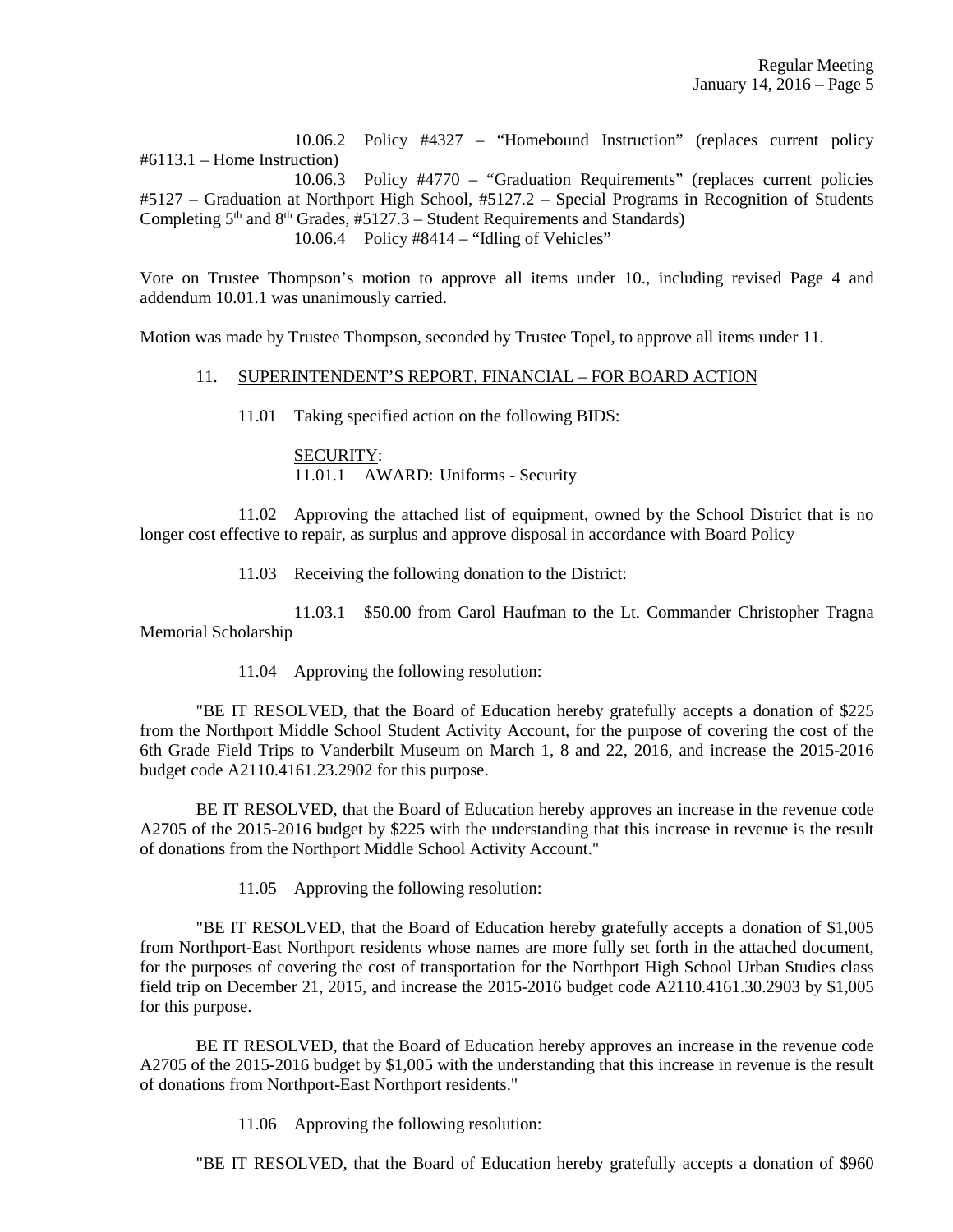from Northport-East Northport residents whose names are more fully set forth in the attached document, for the purposes of covering the cost of transportation for the Northport High School Urban Studies class field trip on December 9, 2015, and increase the 2015-2016 budget code A2110.4161.30.2903 by \$960 for this purpose.

 BE IT RESOLVED, that the Board of Education hereby approves an increase in the revenue code A2705 of the 2015-2016 budget by \$960 with the understanding that this increase in revenue is the result of donations from Northport-East Northport residents."

 11.07 Approving a Supplementary Education Services Agreement between the Northport-East Northport Union Free School District and Homecare Therapies dba Horizon Healthcare Staffing in an amount not to exceed \$20,000.00 (SSS)

 11.08 Approving a Tuition Contract for Special Education Services between the Board of Education of the Commack Union Free School District and the Board of Education of the Northport-East Northport Union Free School District

 11.09 Approving a Rider to Agreement between the Board of Education of the Northport-East Northport Union Free School District and North Fork Express (Contract #2052044 NHS)

 11.10 Approving a 2015-2016 Special Education Services Contract between the Board of Education of the Northport-East Northport Union Free School District and the Board of Education of the West Islip Union Free School District

 11.11 Approving a Rider to Agreement between the Board of Education of the Northport-East Northport Union Free School District and Hampton Jitney (Charter #14913 DAS)

 11.12 Approving the Claims Auditor's Report for Warrants and Schedule of Claims for payments dated:

November 6, 2015 (Payroll Trust & Agency Warrant), November 13, 2015 (Accounts Payable Warrant), November 20, 2015 (Payroll Trust & Agency Warrant), November 30, 2015 (Accounts Payable Warrant), November 2015 (Claims Audit Report)

 11.13 Approving the Claims Auditor's Report – Payroll Audit for Payroll Distribution/Audit dated November 6, 2015 (Norwood Avenue Elementary School)

 11.14 Approving the Quarterly Trial Balance Report – All Funds, for the period July 2015 – September 2015

11.15 Approving Transfer of General Fund Appropriations in the 2015-2016 budget

Vote on Trustee Thompson's, motion to approve all items under 11. was unanimously carried.

## 12. SUPERINTENDENT'S REPORT – FOR INFORMATION ONLY

12.01 Schedule H – Use of Facilities

 12.02 Budget Transfers – As per Board Policy #6150, all transfers between salary codes up to \$25,000 and transfers between all other codes up to \$10,000 are to be reported to the Board of Education as an information item

## 13. UNFINISHED BUSINESS